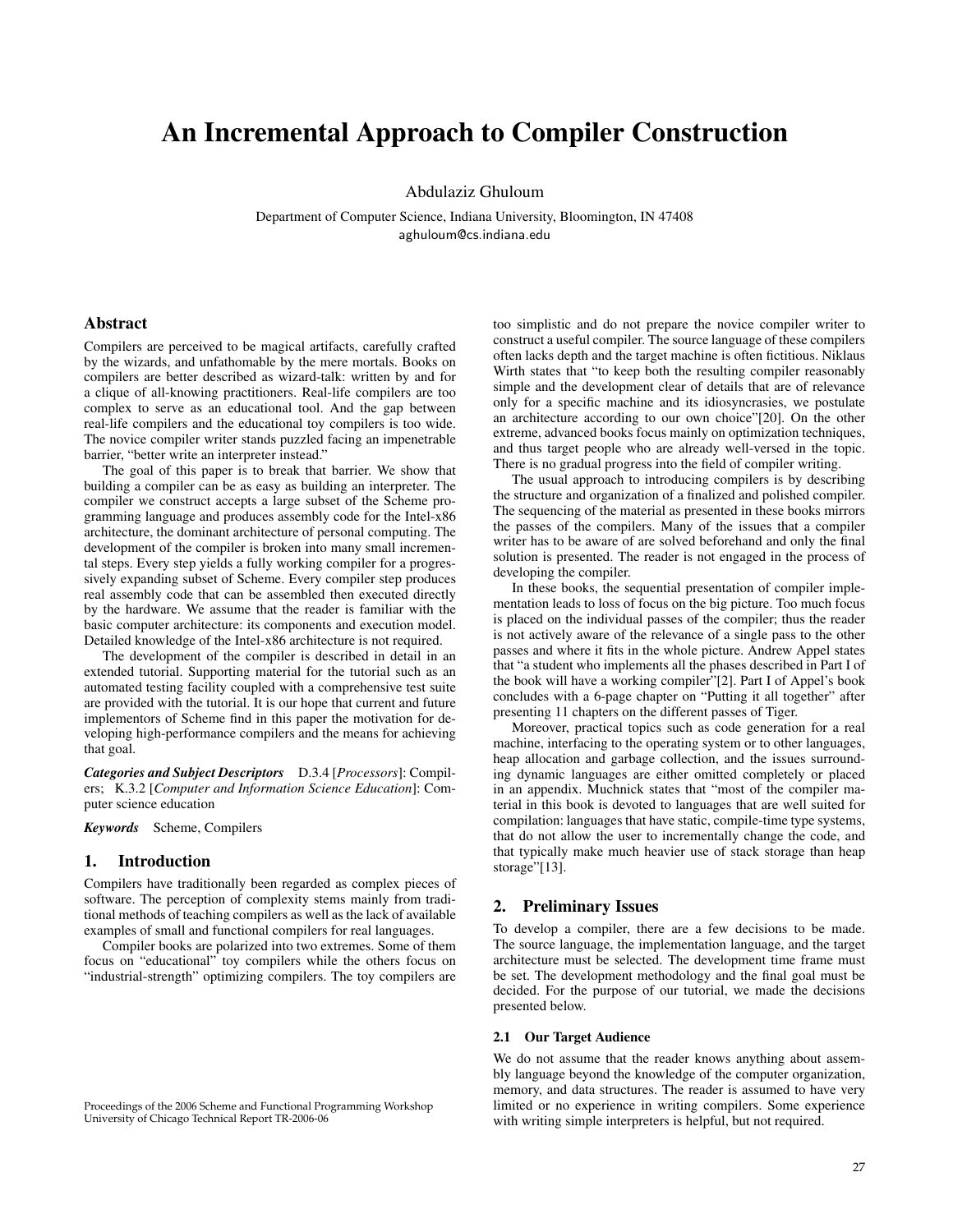We assume that the reader has basic knowledge of C and the C standard library (e.g. malloc, printf, etc.). Although our compiler will produce assembly code, some functionality is easier to implement in C; implementing it directly as assembly routines distracts the reader from the more important tasks.

#### 2.2 The Source Language

In our tutorial, we choose a subset of Scheme as the source programming language. The simple and uniform syntax of Scheme obviates the need for a lengthy discussion of scanners and parsers. The execution model of Scheme, with strict call-by-value evaluation, simplifies the implementation. Moreover, all of the Scheme primitives in the subset can be implemented in short sequences of assembly instructions. Although not all of Scheme is implemented in the first compiler, all the major compiler-related issues are tackled. The implementation is a middle-ground between a full Scheme compiler and a toy compiler.

In choosing a specific source language, we gain the advantage that the presentation is more concrete and eliminates the burden of making the connection from the abstract concepts to the actual language.

#### 2.3 The Implementation Language

Scheme is chosen as the implementation language of the compiler. Scheme's data structures are simple and most Scheme programmers are familiar with the basic tasks such as constructing and processing lists and trees. The ability to manipulate Scheme programs as Scheme data structures greatly simplifies the first steps of constructing a compiler, since the issue of reading the input program is solved. Implementing a lexical-scanner and a parser are pushed to the end of the tutorial.

Choosing Scheme as the implementation language also eliminates the need for sophisticated and specialized tools. These tools add a considerable overhead to the initial learning process and distracts the reader from acquiring the essential concepts.

#### 2.4 Choosing The Target Architecture

We choose the Intel-x86 architecture as our target platform. The x86 architecture is the dominant architecture on personal computers and thus is widely available.

Talking about compilers that are detached from a particular architecture puts the burden on the reader to make the connection from the abstract ideas to the concrete machine. Novice compiler writers are unlikely to be able to derive the connection on their own. Additionally, the compiler we develop is small enough to be easily portable to other architectures, and the majority of the compiler passes are platform independent.

#### 2.5 Development Time Frame

The development of the compiler must proceed in small steps where every step can be implemented and tested in one sitting. Features that require many sittings to complete are broken down into smaller steps. The result of completing every step is a fully working compiler. The compiler writer, therefore, achieves progress in every step in the development. This is in contrast with the traditional development strategies that advocate developing the compiler as a series of passes only the last of which gives the sense of accomplishment. With our approach of incremental development, where every step results in a fully working compiler for some subset of Scheme, the risk of not "completing" the compiler is minimized. This approach is useful for people learning about compilers on their own, where the amount of time they can dedicate constantly changes. It is also useful in time-limited settings such as an academic semester.

## 2.6 Development Methodology

We advocate the following iterative development methodology:

- 1. Choose a small subset of the source language that we can compile directly to assembly.
- 2. Write as many test cases as necessary to cover the chosen subset of the language.
- 3. Write a compiler that accepts an expression (in the chosen subset of the source language) and outputs the equivalent sequence of assembly instructions.
- 4. Ensure that the compiler is functional, i.e. it passes all the tests that are written beforehand.
- 5. Refactor the compiler, if necessary, making sure that none of the tests are broken due to incorrect refactoring.
- 6. Enlarge the subset of the language in a very small step and repeat the cycle by writing more tests and extending the compiler to meet the newly-added requirements.

A fully working compiler for the given subset of the language is available at every step in the development cycle starting from the first day of development. The test cases are written to help ensure that the implementation meets the specifications and to guard against bugs that may be introduced during the refactoring steps. Knowledge of compilation techniques as well as the target machine is built incrementally. The initial overhead of learning the assembly instructions of the target machine is eliminated—instructions are introduced only when they are needed. The compiler starts small and is well focused on translating the source language to assembly, and every incremental step reinforces that focus.

## 2.7 Testing Infrastructure

The interface to the compiler is defined by one Scheme procedure, compile-program, that takes as input an s-expression representing a Scheme program. The output assembly is emitted using an emit form that routes the output of the compiler to an assembly file.

Defining the compiler as a Scheme procedure allows us to develop and debug the compiler interactively by inspecting the output assembly code. It also allows us to utilize an automated testing facility. There are two core components of the testing infrastructure: the test-cases and the test-driver.

The test cases are made of sample programs and their expected output. For example, the test cases for the primitive + may be defined as follows:

```
(test-section "Simple Addition")
(test-case '(+ 10 15) "25")
(test-case ' (+ -10 15) "5")...
```
The test-driver iterates over the test cases performing the following actions: (1) The input expression is passed to compile-program to produce assembly code. (2) The assembly code and a minimal run-time system (to support printing) are assembled and linked to form an executable. (3) The executable is run and the output is compared to the expected output string. An error is signaled if any of the previous steps fails.

## 2.8 The End Goal

For the purpose of this paper, we define the end goal to be writing a compiler powerful enough to compile an interactive evaluator. Building such a compiler forces us to solve many interesting problems.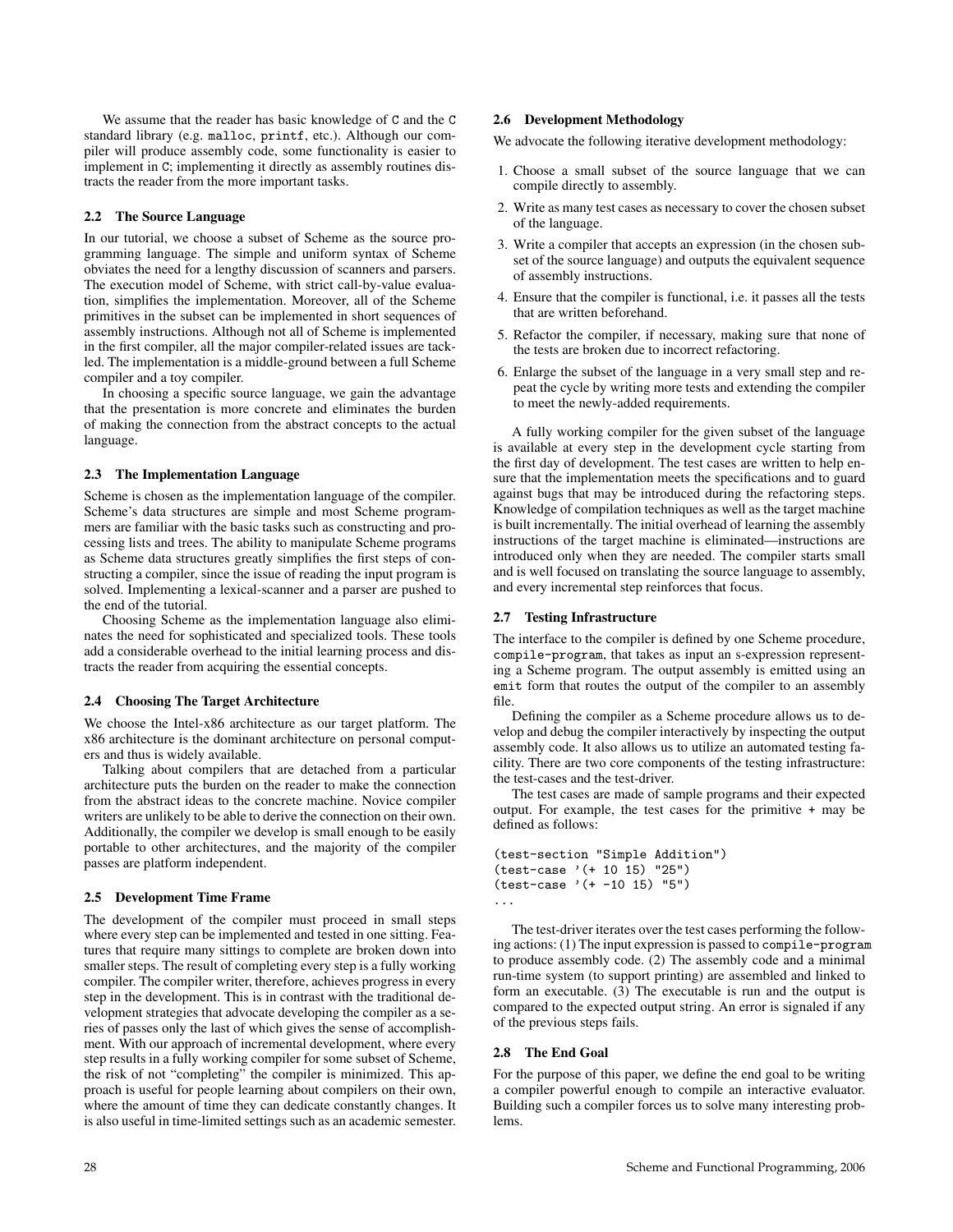A large subset of Scheme's core forms (lambda, quote, set!, etc) and extended forms (cond, case, letrec, internal define etc.) must be supported by the compiler. Although most of these forms are not essential, their presence allows us to write our programs in a more natural way. In implementing the extended forms, we show how a large number of syntactic forms can be added without changing the core language that the compiler supports.

A large collection of primitives (cons, car, vector?, etc.) and library procedures (map, apply, list->vector, etc.) need to be implemented. Some of these library procedures can be implemented directly, while others require some added support from the compiler. For example, some of the primitives cannot be implemented without supporting variable-arity procedures, and others require the presence of apply. Implementing a writer and a reader requires adding a way to communicate with an external run-time system.

# 3. Writing a Compiler in 24 Small Steps

Now that we described the development methodology, we turn our attention to the actual steps taken in constructing a compiler. This section is a brief description of 24 incremental stages: the first is a small language composed only of small integers, and the last covers most of the requirements of  $R<sup>5</sup>RS$ . A more detailed presentation of these stages is in the accompanying extended tutorial.

#### 3.1 Integers

The simplest language that we can compile and test is composed of the fixed-size integers, or fixnums. Let's write a small compiler that takes a fixnum as input and produces a program in assembly that returns that fixnum. Since we don't know yet how to do that, we ask for some help from another compiler that does know: gcc. Let's write a small C function that returns an integer:

```
int scheme_entry(){
 return 42;
}
```
Let's compile it using gcc -03 --omit-frame-pointer -S test.c and see the output. The most relevant lines of the output file are the following:

```
1. .text
2. .p2align 4,,15
3. .globl scheme_entry
4. .type scheme_entry, @function
  5. scheme_entry:
6. movl $42, %eax
7. ret
```
Line 1 starts a text segment, where code is located. Line 2 aligns the beginning of the procedure at 4-byte boundaries (not important at this point). Line  $3$  informs the assembler that the scheme entry label is global so that it becomes visible to the linker. Line 4 says that scheme entry is a function. Line 5 denotes the start of the scheme entry procedure. Line 6 sets the value of the %eax register to 42. Line 7 returns control to the caller, which expects the received value to be in the %eax register.

Generating this file from Scheme is straightforward. Our compiler takes an integer as input and prints the given assembly with the input substituted in for the value to be returned.

```
(define (compile-program x)
 (emit "movl $~a, %eax" x)
 (emit "ret"))
```
To test our implementation, we write a small C run-time system that calls our scheme\_entry and prints the value it returns:

```
/* a simple driver for scheme_entry */
#include <stdio.h>
int main(int argc, char** argv){
  printf("%d\n", scheme_entry());
  return 0;
}
```
#### 3.2 Immediate Constants

Values in Scheme are not limited to the fixnum integers. Booleans, characters, and the empty list form a collection of immediate values. Immediate values are those that can be stored directly in a machine word and therefore do not require additional storage. The types of the immediate objects in Scheme are disjoint, consequently, the implementation cannot use fixnums to denote booleans or characters. The types must also be available at run time to allow the driver to print the values appropriately and to allow us to provide the type predicates (discussed in the next step).

One way of encoding the type information is by dedicating some of the lower bits of the machine word for type information and using the rest of the machine word for storing the value. Every type of value is defined by a mask and a tag. The mask defines which bits of the integer are used for the type information and the tag defines the value of these bits.

For fixnums, the lower two bits  $(mask = 11<sub>b</sub>)$  must be 0  $(taq = 00<sub>b</sub>)$ . This leaves 30 bits to hold the value of a fixnum. Characters are tagged with 8 bits ( $tag = 00001111<sub>b</sub>$ ) leaving 24 bits for the value (7 of which are actually used to encode the ASCII characters). Booleans are given a 7-bit tag ( $taq = 0011111<sub>b</sub>$ ), and 1-bit value. The empty list is given the value  $00101111_b$ .

We extend our compiler to handle the immediate types appropriately. The code generator must convert the different immediate values to the corresponding machine integer values.

```
(define (compile-program x)
  (define (immediate-rep x)
    (cond
      ((integer? x) (shift x fixnum-shift))
      ...))
  (emit "movl $~a, %eax" (immediate-rep x))
 (emit "ret"))
```
The driver must also be extended to handle the newly-added values. The following code illustrates the concept:

```
#include <stdio.h>
#define fixnum_mask 3
#define fixnum_tag 0<br>#define fixnum shift 2
#define fixnum_shift 2
  ...
int main(int argc, char** argv){
  int val = scheme_entry();
  if((val & fixnum\_mask) == fixnum\_tag)printf("%d\n", val >> fixnum_shift);
  } else if(val == empty_list){
    printf("() \n\rightharpoonup");
  } ...
  return 0;
}
```
#### 3.3 Unary Primitives

We extend the language now to include calls to primitives that accept one argument. We start with the simplest of these primitives: add1 and sub1. To compile an expression in the form  $(\text{add1 } e)$ , we first emit the code for e. That code would evaluate e placing its value in the %eax register. What remains to be done is incrementing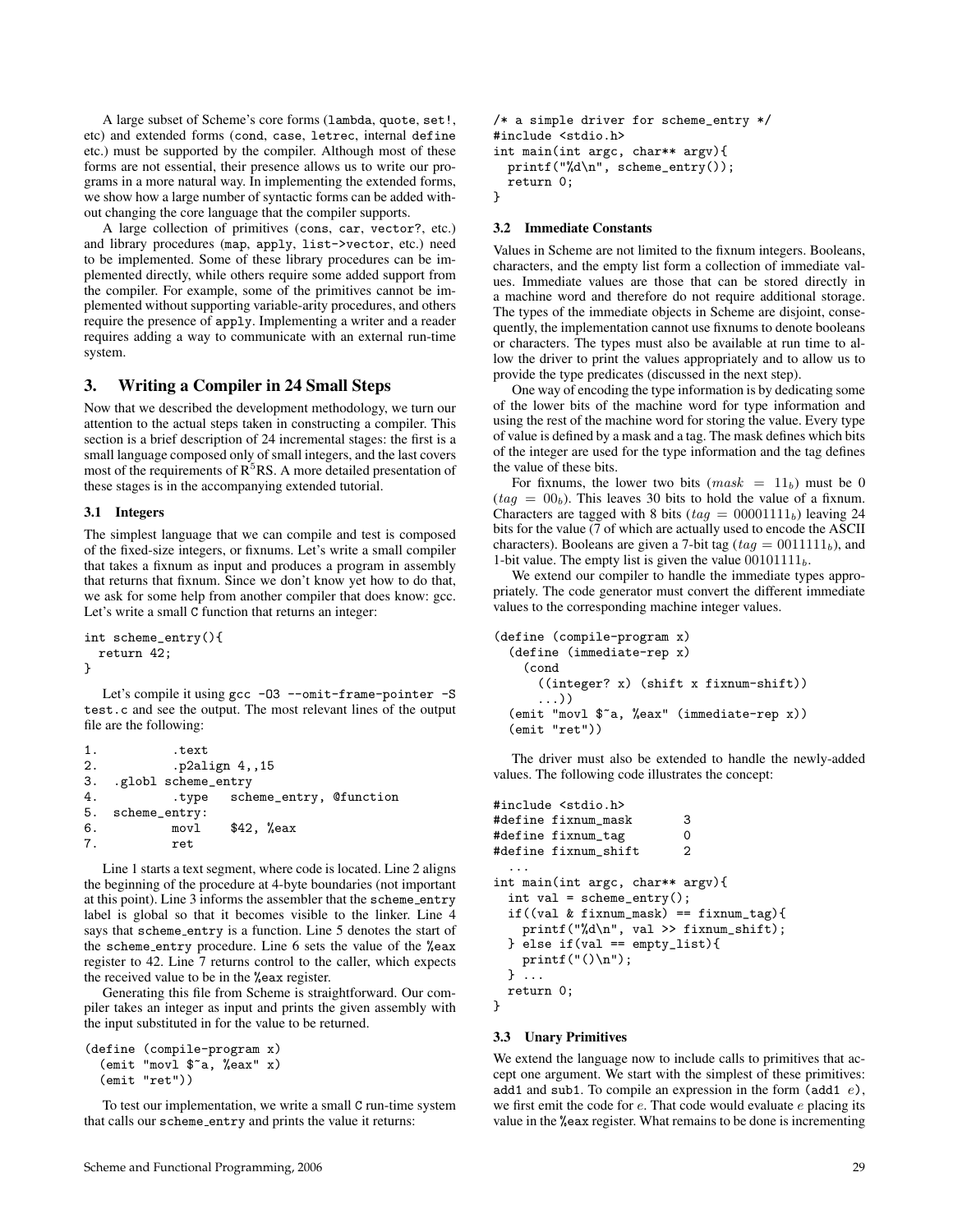the value of the %eax register by 4 (the shifted value of 1). The machine instruction that performs addition/subtraction is addl/subl.

```
(define (emit-expr x)
 (cond
    ((immediate? x)
     (emit "movl $~a, %eax" (immediate-rep x)))
    ((primcall? x)
     (case (primcall-op x)
       ((add1)
        (emit-expr (primcall-operand1 x))
        (emit "addl $~a, %eax" (immediate-rep 1)))
       ...))
    (else ...)))
```
The primitives integer->char and char->integer can be added next. To convert an integer (assuming it's in the proper range) to a character, the integer (already shifted by 2 bits) is shifted further 6 bits to make up a total of *char-shift*, the result is then tagged with the *char-tag*. Converting a character to a fixnum requires a shift to the right by 6 bits. The choice of tags for the fixnums and characters is important for realizing this concise and potentially fast conversion.

We implement the predicates null?, zero?, and not next. There are many possible ways of implementing each of these predicates. The following sequence works for zero? (assuming the value of the operand is in  $\sqrt{2}$ eax):

| 1. | cmpl | $$0.$ %eax             |
|----|------|------------------------|
| 2. | movl | $$0.$ %eax             |
| 3. | sete | %al                    |
| 4. | sall | $$7.$ %eax             |
| 5. | orl  | \$63. % <sub>ear</sub> |
|    |      |                        |

Line 1 compares the value of %eax to 0. Line 2 zeros the value of %eax. Line 3 sets %al, the low byte of %eax, to 1 if the two compared values were equal, and to 0 otherwise. Lines 4 and 5 construct the appropriate boolean value from the one bit in %eax.

The predicates integer? and boolean? are handled similarly with the exception that the tag of the value must be extracted (using andl) before it is compared to the fixnum/boolean tag.

## 3.4 Binary Primitives

Calls to binary, and higher-arity, primitives cannot in general be evaluated using a single register since evaluating one subexpression may overwrite the value computed for the other subexpression. To implement binary primitives (such as +, \*, char<?, etc.), we use a stack to save intermediate values of computations. For example, generating the code for  $(+e_0 \t e_1)$  is achieved by (1) emitting the code for  $e_1$ , (2) emitting an instruction to save the value of %eax on the stack, (3) emitting the code for  $e_0$ , and (4) adding the value of %eax to the value saved on the stack.

The stack is arranged as a contiguous array of memory locations. A pointer to the base of the stack is in the %esp register. The base of the stack, 0(%esp), contains the return-point. The returnpoint is an address in memory where we return after computing the value and therefore should not be modified. We are free to use the memory locations above the return-point  $(-4$  (%esp), -8 (%esp), -12(%esp), etc.) to hold our intermediate values.

In order to guarantee never overwriting any value that will be needed after the evaluation of an expression, we arrange the code generator to maintain the value of the stack index. The stack index is a negative number that points to the first stack location that is free. The value of the stack index is initialized to −4 and is decremented by 4 (the word-size, 4 bytes) every time a new value is saved on the stack. The following segment of code illustrates how the primitive + is implemented:

```
(define (emit-primitive-call x si)
  (case (primcall-op x)
    ((add1) \dots)(+)(emit-expr (primcall-operand2 x) si)
     (emit "movl %eax, ~a(%esp)" si)
     (emit-expr
       (primcall-operand1 x)
       (- si wordsize))
     (emit "addl ~a(%esp), %eax" si))
    ...))
```
The other primitives  $(-, *, =, <, char=?, etc.)$  can be easily implemented by what we know so far.

## 3.5 Local Variables

Now that we have a stack, implementing let and local variables is straightforward. All local variables will be saved on the stack and an environment mapping variables to stack locations is maintained. When the code generator encounters a let-expression, it first evaluates the right-hand-side expressions, one by one, saving the value of each in a specific stack location. Once all the righthand-sides are evaluated, the environment is extended to associate the new variables with their locations, and code for the body of the let is generated in the new extended environment. When a reference to a variable is encountered, the code generator locates the variable in the environment, and emits a load from that location.

```
(define (emit-expr x si env)
 (cond
    ((immediate? x) ...)
    ((variable? x)
    (emit "movl ~a(%esp), %eax" (lookup x env)))
    ((let? x))(emit-let (bindings x) (body x) si env))
    ((principal? x) ...)...))
(define (emit-let bindings body si env)
 (let f ((b* bindings) (new-env env) (si si))
    (cond
      ((null? b*) (emit-expr body si new-env))
      (else
       (let ((b (car b*)))
         (emit-expr (rhs b) si env)
         (emit "movl %eax, ~a(%esp)" si)
         (f (cdr b*)(extend-env (lhs b) si new-env)
            (- si wordsize)))))))
```
#### 3.6 Conditional Expressions

Conditional evaluation is simple at the assembly-level. The simplest implementation of (if test conseq altern) is:

```
(define (emit-if test conseq altern si env)
 (let ((L0 (unique-label)) (L1 (unique-label)))
    (emit-expr test si env)
    (emit-cmpl (immediate-rep #f) eax)
    (emit-je L0)
    (emit-expr conseq si env)
    (emit-jmp L1)
    (emit-label L0)
    (emit-expr altern si env)
    (emit-label L1)))
```
The code above first evaluates the test expression and compares the result to the false value. Control is transferred to the alternate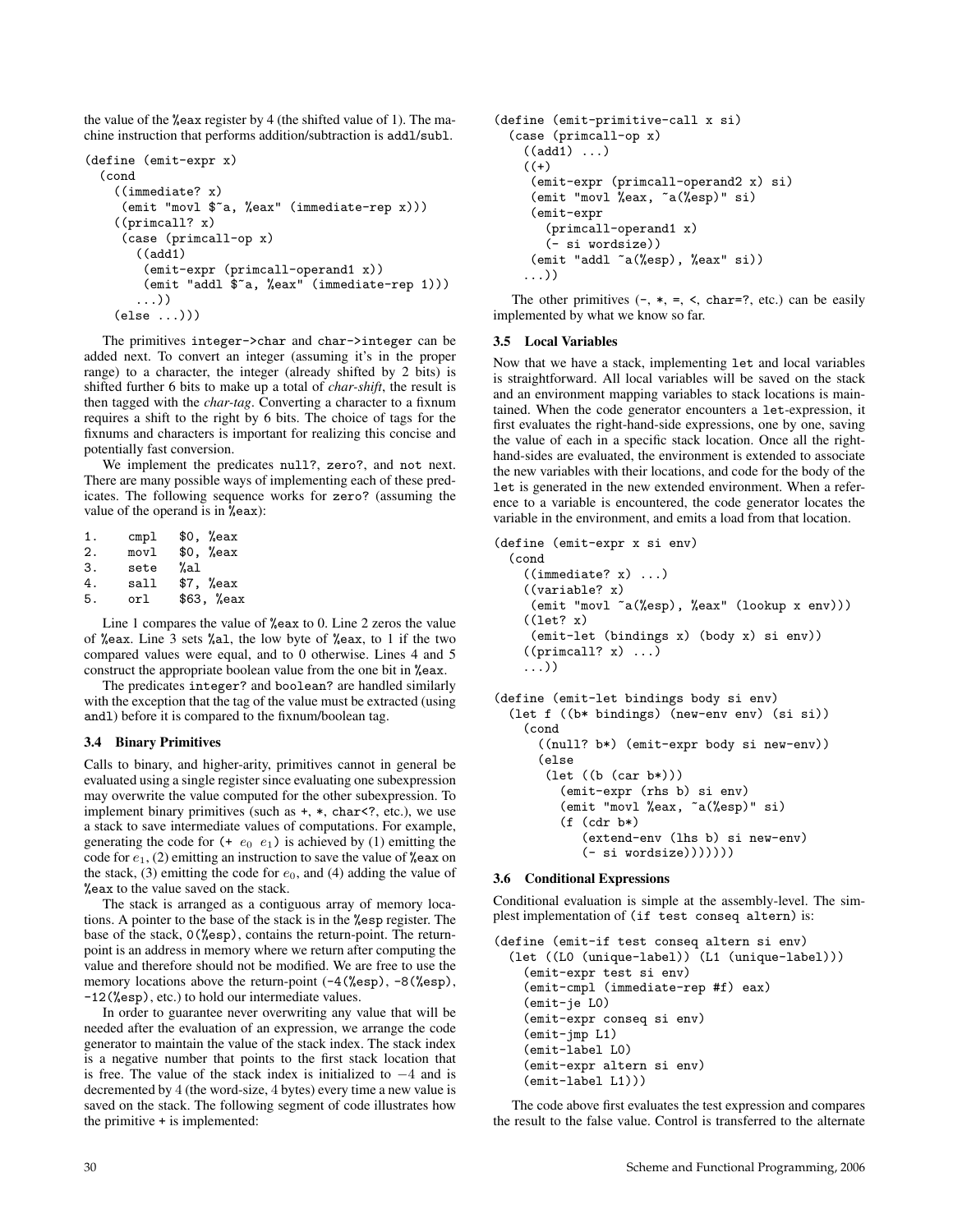

Figure 1. Illustration of the heap. The allocation pointer (ap) is is held in the % estimates register and its value is always aligned on 8-byte boundaries. Individual objects are allocated at address %esi and the allocation pointer is bumped to the first boundary after the object.

code if the value of the test was false, otherwise, it falls through to the consequent.

#### 3.7 Heap Allocation

Scheme's pairs, vector, strings, etc. do not fit in one machine word and must be allocated in memory. We allocate all objects from one contiguous area of memory. The heap is preallocated at the start of the program and its size is chosen to be large enough to accommodate our current needs. A pointer to the beginning of the heap is passed to scheme entry to serve as the allocation pointer. We dedicate one register,  $\%$ esi, to hold the allocation pointer. Every time an object is constructed, the value of %esi is incremented according to the size of the object.

The types of the objects must also be distinguishable from one another. We use a tagging scheme similar to the one used for fixnums, booleans, and characters. Every pointer to a heapallocated object is tagged by a 3-bit tag  $(0.01<sub>b</sub>$  for pairs,  $0.01<sub>b</sub>$  for vectors,  $011<sub>b</sub>$  for strings,  $101<sub>b</sub>$  for symbols, and  $110<sub>b</sub>$  for closures;  $000<sub>b</sub>$ ,  $100<sub>b</sub>$  and  $111<sub>b</sub>$  were already used for fixnums and the other immediate objects). For this tagging scheme to work, we need to guarantee that the lowest three bits of every heap-allocated object is  $000<sub>b</sub>$  so that the tag and the value of the pointer do not interfere. This is achieved by always allocating objects at double-word (or 8-byte) boundaries.

Let's consider how pairs are implemented first. A pair requires two words of memory to hold its car and cdr fields. A call to (cons 10 20) can be translated to:

|                 | $mov1$ \$40, $0$ (%esi)  | # set the car         |
|-----------------|--------------------------|-----------------------|
|                 | movl $$80, 4$ ( $%$ esi) | # set the cdr         |
| movl %esi, %eax |                          | # eax = esi $\vert$ 1 |
| orl $$1.$ %eax  |                          |                       |
| addl \$8, %esi  |                          | # bump esi            |

The primitives car and cdr are simple; we only need to remember that the pointer to the pair is its address incremented by 1. Consequently, the car and cdr fields are located at  $-1$  and 3 from the pointer. For example, the primitive caddr translates to:

| movl 3(%eax), %eax     |  | # cdr   |
|------------------------|--|---------|
| movl 3(%eax), %eax     |  | # cddr  |
| movl $-1$ (%eax), %eax |  | # caddr |

Vectors and strings are different from pairs in that they vary in length. This has two implications: (1) we must reserve one extra memory location in the vector/string to hold the length, and (2) after allocating the object, the allocation pointer must be aligned to the next double-word boundary (allocating pairs was fine because their size is a multiple of 8). For example, a call to the primitive make-vector translates to:

|                      | movl $%$ eax, $0$ $%$ esi | # set the length      |
|----------------------|---------------------------|-----------------------|
| movl %eax, %ebx      |                           | # save the length     |
| movl %esi, %eax      |                           | # eax = esi $\vert$ 2 |
| orl $$2$ , $%$ eax   |                           |                       |
| addl \$11, %ebx      |                           | # align size to next  |
| andl $$-8$ , $%$ ebx |                           | # object boundary     |
| addl %ebx, %esi      |                           | # advance alloc ptr   |

Strings are implemented similarly except that the size of a string is smaller than the size of a vector of the same length. The primitive string-ref (and string-set!) must also take care of converting a byte value to a character (and vise versa).

#### 3.8 Procedure Calls

The implementation of procedures and procedure calls are perhaps the hardest aspect of constructing our compiler. The reason for its difficulty is that Scheme's lambda form performs more than one task and the compiler must tease these tasks apart. First, a lambda expression closes over the variables that occur free in its body so we must perform some analysis to determine the set of variables that are referenced, but not defined, in the body of a lambda. Second, lambda constructs a closure object that can be passed around. Third, the notion of procedure calls and parameter-passing must be introduced at the same point. We'll handle these issues one at a time starting with procedure calls and forgetting all about the other issues surrounding lambda.

We extend the language accepted by our code generator to contain top-level labels (each bound to a code expression containing a list of formal parameters and a body expression) and label calls.

```
<Prog> ::= (labels ((lvar <LExpr>) ...) <Expr>)
<LExpr> ::= (code (var ...) <Expr>)
<Expr> ::= immediate
          | var
          | (if <Expr> <Expr> <Expr>)
          | (let ((var <Expr>) ...) <Expr>)
          | (primcall prim-name <Expr> ...)
          | (labelcall lvar <Expr> ...)
```


Figure 2. The view of the stack from (A) the Caller's side before making the procedure call, and (B) the Callee's side on entry to the procedure.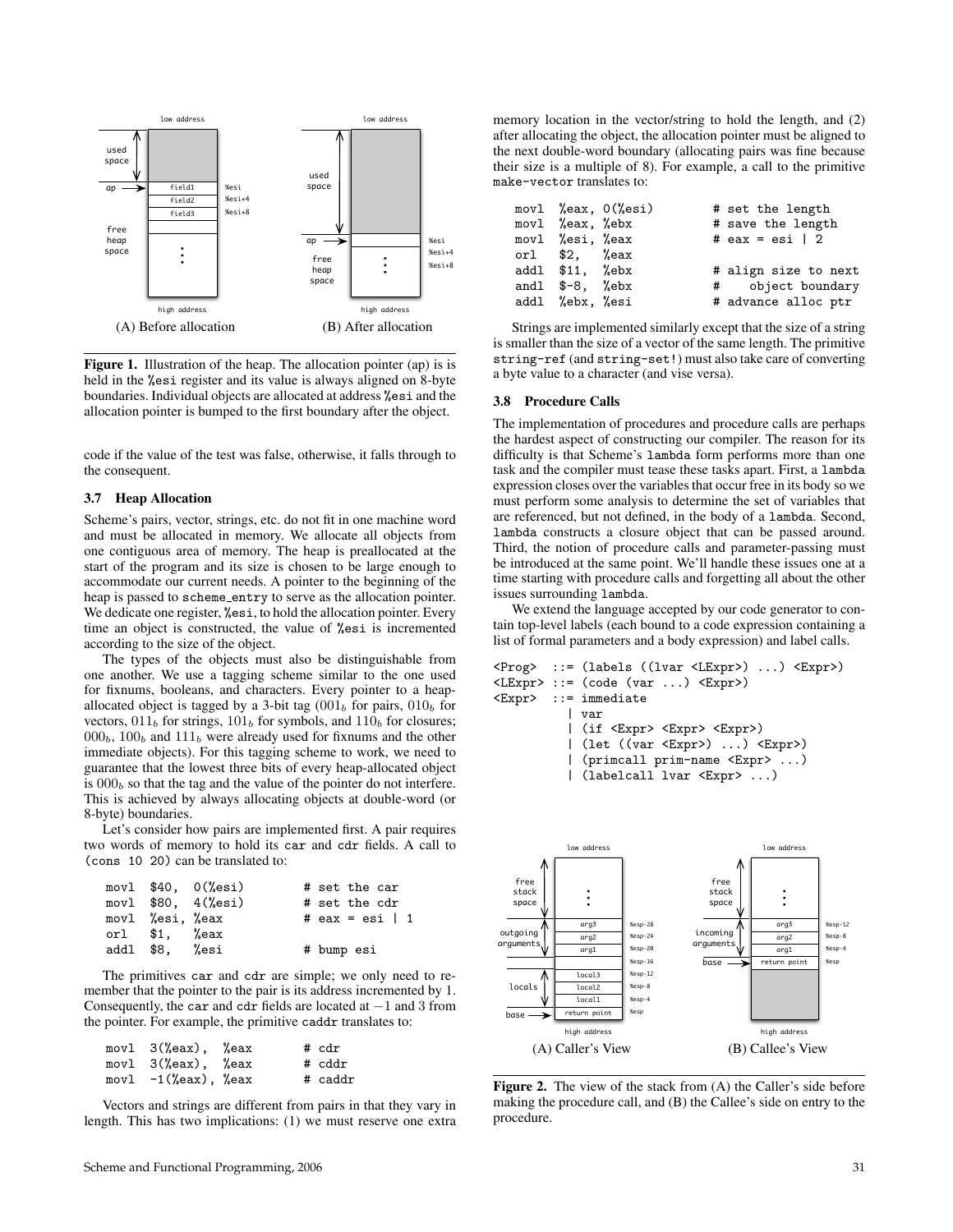Code generation for the new forms is as follows:

- For the labels form, a new set of unique labels are created and the initial environment is constructed to map each of the lvars to its corresponding label.
- For each code expression, the label is first emitted, followed by the code of the body. The environment used for the body contains, in addition to the lvars, a mapping of each of the formal parameters to the first set of stack locations  $(-4, -8,$ etc.). The stack index used for evaluating the body starts above the last index used for the formals.
- For a (labelcall lvar e ...), the arguments are evaluated and their values are saved in consecutive stack locations, skipping one location to be used for the return-point. Once all of the arguments are evaluated, the value of the stack-pointer, %esp is incremented to point to one word below the return-point. A call to the label associated with the lvar is issued. A call instruction decrements the value of %esp by 4 and saves the address of the next instruction in the appropriate return-point slot. Once the called procedure returns (with a value in %eax), the stack pointer is adjusted back to its initial position.

Figure 2 illustrates the view of the stack from the caller and callee perspective.

#### 3.9 Closures

Implementing closures on top of what we have so far should be straightforward. First, we modify the language accepted by our code generator as follows:

- The form (closure lvar var ...) is added to the language. This form is responsible for constructing closures. The first cell of a closure contains the label of a procedure, and the remaining cells contain the values of the free variables.
- The code form is extended to contain a list of the free variables in addition to the existing formal parameters.
- The labelcall is replaced by a funcall form that takes an arbitrary expression as a first argument instead of an lvar.

The closure form is similar to a call to vector. The label associated with the lvar is stored at 0(%esi) and the values of the variables are stored in the next locations. The value of %esi is tagged to get the value of the closure, and %esi is bumped by the required amount.

The code form, in addition to associating the formals with the corresponding stack locations, associates each of the free variables with their displacement form the closure pointer %edi.

The funcall evaluated all the arguments as before but skips not one but two stack locations: one to be used to save the current value of the closure pointer, and one for the return point. After the arguments are evaluated and saved, the operator is evaluated, and its value is moved to %edi (whose value must be saved to its stack location). The value of %esp is adjusted and an indirect call through the first cell of the closure pointer is issued. Upon return from the call, the value of %esp is adjusted back and the value of %edi is restored from the location at which it was saved.

One additional problem needs to be solved. The source language that our compiler accepts has a lambda form, and none of the labels, code, closure forms. So, Scheme input must be converted to this form before our code generator can accept it. The conversion is easy to do in two steps:

1. Free-variable analysis is performed. Every lambda expression appearing in the source program is annotated with the set of variables that are referenced but not defined in the body of the lambda. For example,



Figure 3. One way of implementing proper tail calls is by collapsing the tail frame. The figures show (A) the evaluation and placement of the arguments on the stack above the local variables, then (B) moving the arguments down to overwrite the current frame immediately before making the tail jump.

```
(let ((x 5))
  (lambda (y) (lambda () (+ x y))))
```
is transformed to:

(let ((x 5)) (lambda (y) (x) (lambda () (x y) (+ x y))))

2. The lambda forms are transformed into closure forms and the codes are collected at the top. The previous example yields:

(labels ((f0 (code () (x y) (+ x y))) (f1 (code (y) (x) (closure f0 x y)))) (let ((x 5)) (closure f1 x)))

#### 3.10 Proper Tail Calls

The Scheme report requires that implementations be properly tailrecursive. By treating tail-calls properly, we guarantee that an unbounded number of tail calls can be performed in constant space.

So far, our compiler would compile tail-calls as regular calls followed by a return. A proper tail-call, on the other hand, must perform a jmp to the target of the call, using the same stack position of the caller itself.

A very simple way of implementing tail-calls is as follows (illustrated in Figure 3):

- 1. All the arguments are evaluated and saved on the stack in the same way arguments to nontail calls are evaluated.
- 2. The operator is evaluated and placed in the %edi register replacing the current closure pointer.
- 3. The arguments are copied from their current position of the stack to the positions adjacent to the return-point at the base of the stack.
- 4. An indirect jmp, not call, through the address in the closure pointer is issued.

This treatment of tail calls is the simplest way of achieving the objective of the requirement. Other methods for enhancing performance by minimizing the excessive copying are discussed later in Section 4.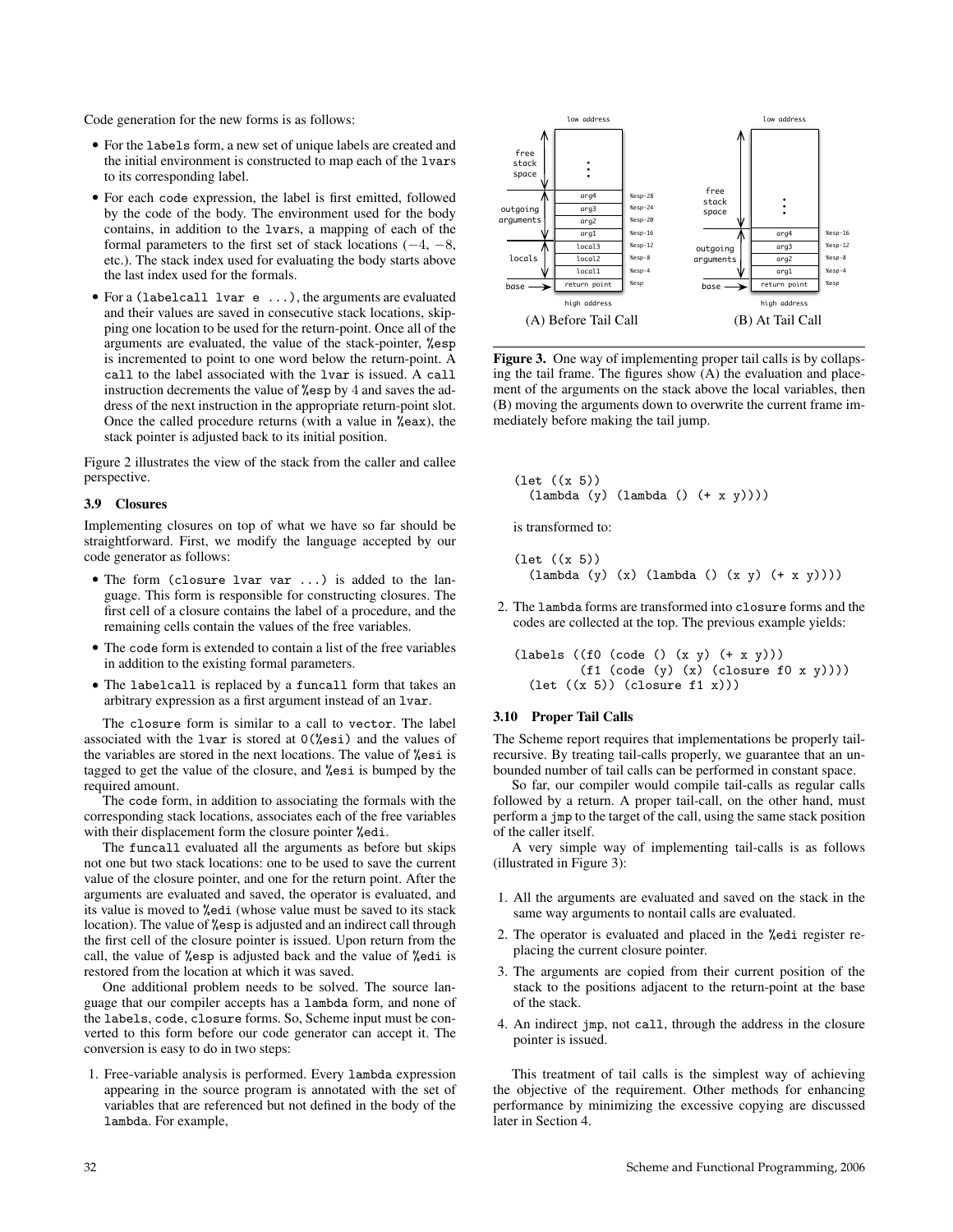## 3.11 Complex Constants

Scheme's constants are not limited to the immediate objects. Using the quote form, lists, vectors, and strings can be turned into constants as well. The formal semantics of Scheme require that quoted constants always evaluate to the same object. The following example must always evaluate to true:

(let ((f (lambda () (quote (1 . "H"))))) (eq? (f) (f)))

So, in general, we *cannot* transform a quoted constant into an unquoted series of constructions as the following incorrect transformation demonstrates:

```
(let ((f (lambda () (cons 1 (string #\H)))))
 (eq? (f) (f)))
```
One way of implementing complex constants is by lifting their construction to the top of the program. The example program can be transformed to an equivalent program containing no complex constants as follows:

```
(\text{let } ((tmp0 (cons 1 (string <math>\# \H)))))(let ((f (lambda () tmp0)))
    (eq? (f) (f))))
```
Performing this transformation before closure conversion makes the introduced temporaries occur as free variables in the enclosing lambdas. This increases the size of many closures, increasing heap consumption and slowing down the compiled programs.

Another approach for implementing complex constants is by introducing global memory locations to hold the values of these constants. Every complex constant is assigned a label, denoting its location. All the complex constants are initialized at the start of the program. Our running example would be transformed to:

```
(labels ((f0 (code () () (constant-ref t1)))
         (t1 (datum)))
 (constant-init t1 (cons 1 (string #\H)))
 (let ((f (closure f0)))
    (eq? (f) (f))))
```
The code generator should now be modified to handle the data labels as well as the two internal forms constant-ref and constant-init.

#### 3.12 Assignment

Let's examine how our compiler treats variables. At the source level, variables are introduced either by let or by lambda. By the time we get to code generation, a third kind (free-variables) is there as well. When a lambda closes over a reference to a variable, we copied the *value* of the variable into a field in the closure. If more than one closure references the variable, each gets its own copy of the value. If the variable is assignable, then all references and assignments occurring in the code must reference/assign to the same location that holds the value of the the variable. Therefore, every assignable variable must be given one unique location to hold its value.

The way we treat assignment is by making the locations of assignable variables explicit. These locations cannot in general be stack-allocated due to the indefinite extent of Scheme's closures. So, for every assignable variable, we allocate space on the heap (a vector of size 1) to hold its value. An assignment to a variable  $x$  is rewritten as an assignment to the memory location holding  $x$  (via vector-set!) and references to  $x$  are rewritten as references to the location of  $x$  (via vector-ref).

The following example illustrates assignment conversion when applied to a program containing one assignable variable c:

```
(let ((f (lambda (c)
           (cons (lambda (v) (set! c v))
                  (lambda () c)))))
  (let ((p (f 0)))
    ((car p) 12)
    ((cdr p))))
=>
(let ((f (lambda (t0)
           (let ((c (vector t0)))
             (cons (lambda (v) (vector-set! c 0 v))
                   (lambda () (vector-ref c 0)))))))
  (let ((p (f 0)))
    ((car p) 12)
    ((cdr p))))
```
#### 3.13 Extending the Syntax

With most of the core forms (lambda, let, quote, if, set!, constants, variables, procedure calls, and primitive calls) in place, we can turn to extending the syntax of the language. The input to our compiler is preprocessed by a pass, a macro-expander, which performs the following tasks:

- All the variables are renamed to new unique names through  $\alpha$ conversion. This serves two purposes. First, making all variables unique eliminates the ambiguity between variables. This makes the analysis passes required for closure and assignment conversion simpler. Second, there is no fear of confusing the core forms with procedure calls to local variables with the same name (e.g. an occurrence of  $(\text{lambda } (x) x)$  where lambda is a lexical variable).
- Additionally, this pass places explicit tags on all internal forms including function calls (funcall) and primitive calls (primcall).
- Extended forms are simplified to the code forms. The forms let\*, letrec, letrec\*, cond, case, or, and, when, unless, and internal define are rewritten in terms of the core forms.

#### 3.14 Symbols, Libraries, and Separate Compilation

All of the primitives that we supported so far were simple enough to be implemented directly in the compiler as a sequence of assembly instructions. This is fine for the simple primitives, such as pair? and vector-ref, but it will not be practical for implementing more complex primitives such as length, map, display, etc..

Also, we restricted our language to allow primitives to occur only in the operator position: passing the value of the primitive car was not allowed because car has no value. One way of fixing this is by performing an inverse- $\eta$  transformation:

$$
car \Rightarrow (lambda (x) (car x)).
$$

This approach has many disadvantages. First, the resulting assembly code is bloated with too many closures that were not present in the source program. Second, the primitives cannot be defined recursively or defined by using common helpers.

Another approach for making an extended library available is by wrapping the user code with a large letrec that defines all the primitive libraries. This approach is discouraged because the intermixing of user-code and library-code hinders our ability to debug our compiler.

A better approach is to define the libraries in separate files, compiling them independently, and linking them directly with the user code. The library primitives are initialized before control enters the user program. Every primitive is given a global location, or a label, to hold its value. We modify our compiler to handle two additional forms: (primitive-ref  $x$ ) and (primitive-set!  $x$  v) which are analogous to constant-ref and constant-init that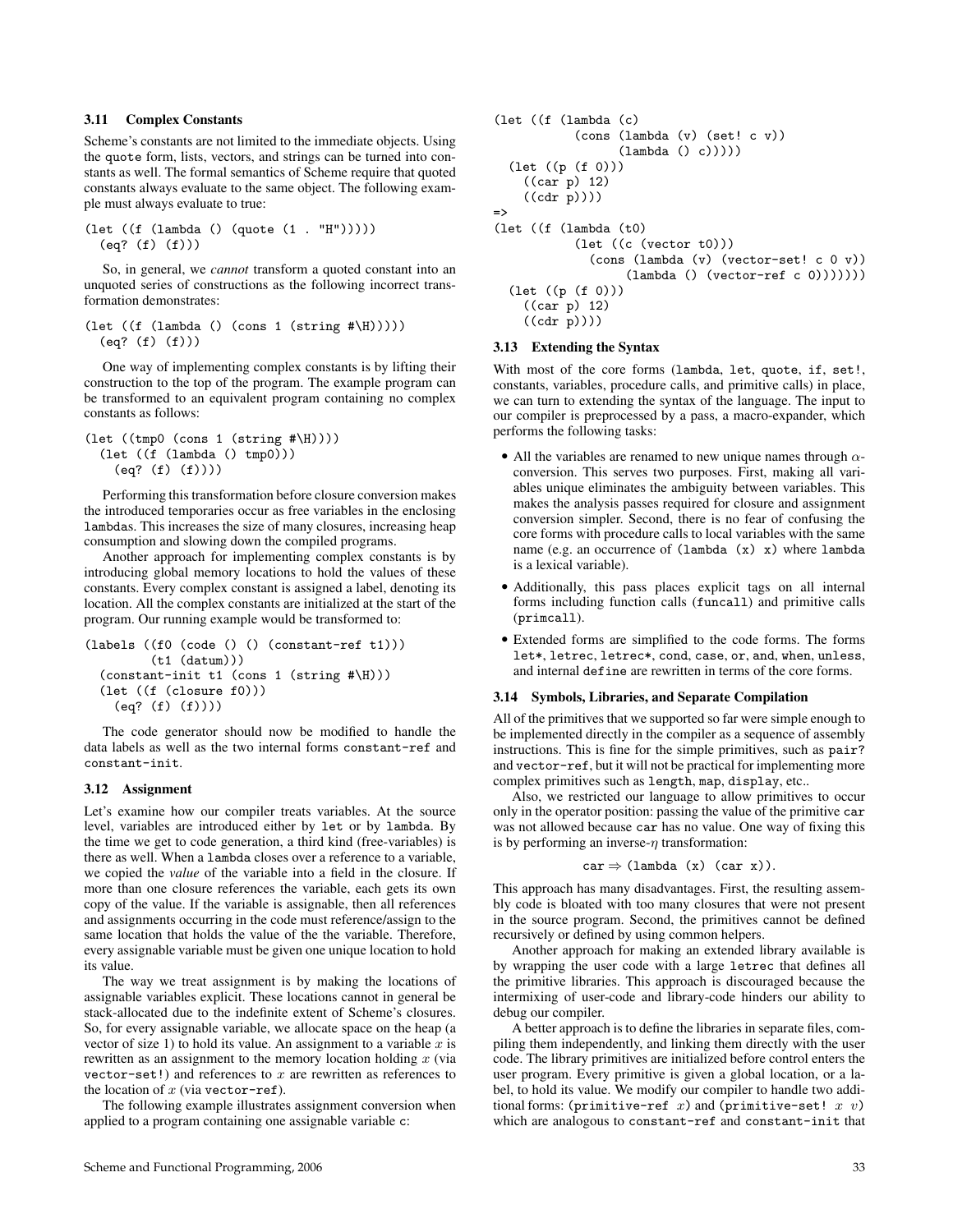we introduced in 3.11. The only difference is that global labels are used to hold the values of the primitives.

The first library file initializes one primitive: string->symbol. Our first implementation of string->symbol need not be efficient: a simple linked list of symbols suffices. The primitive string->symbol, as its name suggests, takes a string as input and returns a symbol. By adding the core primitives make-symbol  $1^1$  and symbol-string, the implementation of string->symbol simply traverses the list of symbols looking for one having the same string. A new symbol is constructed if one with the same name does not exist. This new symbol is then added to the list before it is returned.

Once string->symbol is implemented, adding symbols to our set of valid complex constants is straightforward by the following transformation:

```
(labels ((f0 (code () () 'foo)))
    (let ((f (closure f0)))
      (eq? (funcall f) (funcall f))))
\Rightarrow(labels ((f0 (code () () (constant-ref t1)))
            (t1 (datum)))
    (constant-init t1
      (funcall (primitive-ref string->symbol)
                (\text{string #}\ #\o #\o)))
    (let ((f (closure f0)))
      (eq? (funcall f) (funcall f))))
```
#### 3.15 Foreign Functions

Our Scheme implementation cannot exist in isolation. It needs a way of interacting with the host operating system in order to perform Input/Output and many other useful operations. We now add a very simple way of calling to foreign C procedures.

We add one additional form to our compiler:

```
<Expr> ::= (foreign-call <string> <Expr> ...)
```
The foreign-call form takes a string literal as the first argument. The string denotes the name of the C procedure that we intend to call. Each of the expressions are evaluated first and their values are passed as arguments to the C procedure. The calling convention for C differs from the calling convention that we have been using for Scheme in that the arguments are placed below the return point and in reverse order. Figure 4 illustrates the difference.

To accommodate the C calling conventions, we evaluate the arguments to a foreign-call in reverse order, saving the values on the stack, adjusting the value of %esp, issuing a call to the named procedure, then adjusting the stack pointer back to its initial position. We need not worry about the C procedure clobbering the values of the allocation and closure pointer because the Application Binary Interface (ABI) guarantees that the callee would preserve the values of the %edi, %esi, %ebp and %esp registers[14].

Since the values we pass to the foreign procedure are tagged, we would write wrapper procedures in our run-time file that take care of converting from Scheme to C values and back.

We first implement and test calling the exit procedure. Calling (foreign-call "exit" 0) should cause our program to exit without performing any output. We also implement a wrapper around write as follows:

```
ptr s_write(ptr fd, ptr str, ptr len){
  int bytes = write(maxshift(fd)),
                    string_data(str),
                    unshift(len));
  return shift(bytes);
}
```


Figure 4. The parameters to Scheme functions are placed on the stack above the return point while the parameters to C functions are placed below the return point.

#### 3.16 Error Checking and Safe Primitives

Using our newly acquired ability to write and exit, we can define a simple error procedure that takes two arguments: a symbol (denoting the caller of error), and a string (describing the error). The error procedure would write an error message to the console, then causes the program to exit.

With error, we can secure some parts of our implementation to provide better debugging facilities. Better debugging allows us to progress with implementing the rest of the system more quickly since we won't have to hunt for the causes of segfaults.

There are three main causes of fatal errors:

- 1. Attempting to call non-procedures.
- 2. Passing an incorrect number of arguments to a procedure.
- 3. Calling primitives with invalid arguments. For example: performing (car 5) causes an immediate segfault. Worse, performing vector-set! with an index that's out of range causes other parts of the system to get corrupted, resulting in hard-todebug errors.

Calling nonprocedures can be handled by performing a procedure check before making the procedure call. If the operator is not a procedure, control is transferred to an error handler label that sets up a call to a procedure that reports the error and exits.

Passing an incorrect number of arguments to a procedure can be handled by a collaboration from the caller and the callee. The caller, once it performs the procedure check, sets the value of the %eax register to be the number of arguments passed. The callee checks that the value of %eax is consistent with the number of arguments it expects. Invalid arguments cause a jump to a label that calls a procedure that reports the error and exits.

For primitive calls, we can modify the compiler to insert explicit checks at every primitive call. For example, car translates to:

```
movl %eax, %ebx
    andl $7, %ebx
    cmpl $1, %ebx
    jne L_car_error
    movl -1(%eax), %eax
     ...
L_car_error:
    movl car_err_proc, %edi # load handler
    movl $0, %eax \begin{array}{ccc} \n\text{mod } 30, & \text{max } & \text{# set arg-count} \\
\text{imp} & * -3(\text{%edi}) & \text{# call the hand}\n\end{array}# call the handler
     ...
```
<sup>1</sup> Symbols are similar to pairs in having two fields: a string and a value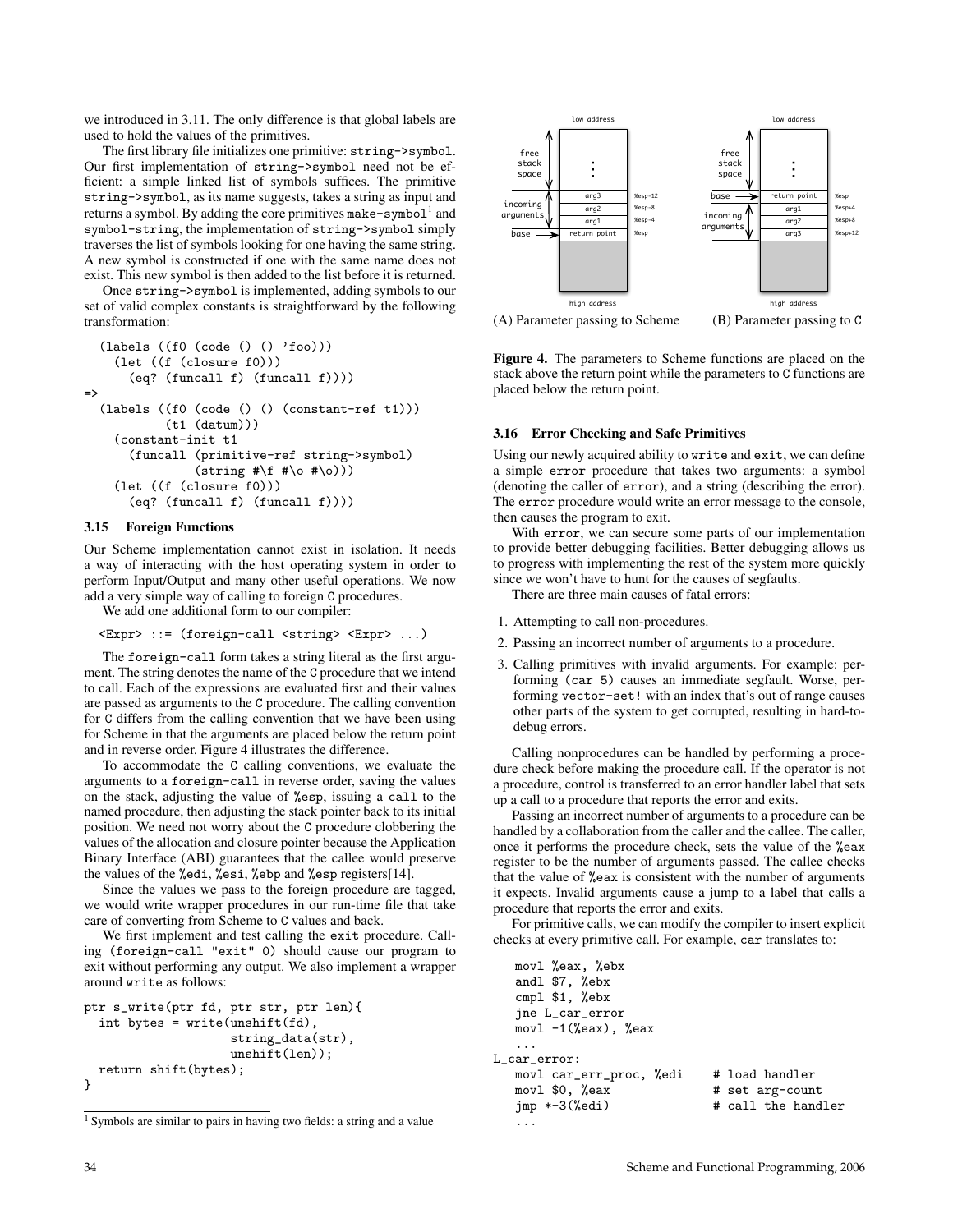Another approach is to restrict the compiler to unsafe primitives. Calls to safe primitives are not open-coded by the compiler, instead, a procedure call to the safe primitive is issued. The safe primitives are defined to perform the error checks themselves. Although this strategy is less efficient than open-coding the safe primitives, the implementation is much simpler and less error-prone.

#### 3.17 Variable-arity Procedures

Scheme procedures that accept a variable number of arguments are easy to implement in the architecture we defined so far. Suppose a procedure is defined to accept two or more arguments as in the following example:

```
(\text{let } ((f (\text{lambda } (a b . c) (vector a b c))))(f 1 2 3 4)
```
The call to f passes four arguments in the stack locations %esp-4, %esp-8, %esp-12, and %esp-16 in addition to the number of arguments in %eax. Upon entry of f, and after performing the argument check, f enters a loop that constructs a list of the arguments last to front.

Implementing variable-arity procedures allows us to define many library procedures that accept any number of arguments including  $+, -, *, =, <, ..., \text{char}=?, \text{char}<, ..., \text{string}=?,</math$ string<?, ..., list, vector, string, and append.

Other variations of lambda such as case-lambda, which allows us to dispatch different parts of the code depending on the number of actual arguments, can be implemented easily and efficiently by a series of comparisons and conditional jumps.

## 3.18 Apply

The implementation of the apply primitive is analogous to the implementation of variable-arity procedures. Procedures accepting variable number of arguments convert the extra arguments passed on the stack to a list. Calling apply, on the other hand, splices a list of arguments onto the stack.

When the code generator encounters an apply call, it generates the code in the same manner as if it were a regular procedure call. The operands are evaluated and saved in their appropriate stack locations as usual. The operator is evaluated and checked. In case of nontail calls, the current closure pointer is saved and the stack pointer is adjusted. In case of tail calls, the operands are moved to overwrite the current frame. The number of arguments is placed in %eax as usual. The only difference is that instead of calling the procedure directly, we call/jmp to the L apply label which splices the last argument on the stack before transferring control to the destination procedure.

Implementing apply makes it possible to define the library procedures that take a function as well as an arbitrary number of arguments such as map and for-each.

## 3.19 Output Ports

The functionality provided by our compiler so far allows us to implement output ports easily in Scheme. We represent output ports by vector containing the following fields:

- 0. A unique identifier that allows us to distinguish output ports from ordinary vectors.
- 1. A string denoting the file name associated with the port.
- 2. A file-descriptor associated with the opened file.
- 3. A string that serves as an output buffer.
- 4. An index pointing to the next position in the buffer.
- 5. The size of the buffer.

The current-output-port is initialized at startup and its file descriptor is 1 on Unix systems. The buffers are chosen to be sufficiently large (4096 characters) in order to reduce the number of trips to the operating system. The procedure write-char writes to the buffer, increments the index, and if the index of the port reaches its size, the contents of the buffer are flushed using s\_write (from 3.15) and the index is reset. The procedures output-port?, open-output-file, close-output-port, and flush-output-port are also implemented.

#### 3.20 Write and Display

Once write-char is implemented, implementing the procedures write and display becomes straightforward by dispatching on the type of the argument. The two procedures are identical except for their treatment of strings and characters and therefore can be implemented in terms of one common procedure. In order to write the fixnums, the primitive quotient must be added to the compiler.

Implementing write in Scheme allows us to eliminate the nowredundant writer that we implemented as part of the C run-time system.

#### 3.21 Input Ports

The representation of input ports is very similar to output ports. The only difference is that we add one extra field to support "unreading" a character which adds very minor overhead to the primitives read-char and peek-char, but greatly simplifies the implementation of the tokenizer (next step). The primitives added at this stage are input-port?, open-input-file, read-char, unread-char, peek-char, and eof-object? (by adding a special end-of-file object that is similar to the empty-list).

## 3.22 Tokenizer

In order to implement the read procedure, we first implement read-token. The procedure read-token takes an input port as an argument and using read-char, peek-char, and unread-char, it returns the next token. Reading a token involves writing an deterministic finite-state automata that mimics the syntax of Scheme. The return value of read-token is one of the following:

- A pair (datum  $x$ ) where x is a fixnum, boolean, character, string, or symbol that was encountered next while scanning the port.
- A pair (macro .  $x$ ) where  $x$  denotes one of Scheme's predefined reader-macros: quote, quasiquote, unquote, or unquote-splicing.
- A symbol left-paren, right-paren, vec-paren, or dot denoting the corresponding non-datum token encountered.
- The end-of-file object if read-char returns the end-of-file object before we find any other tokens.

#### 3.23 Reader

The read procedure is built as a recursive-descent parser on top of read-token. Because of the simplicity of the syntax (i.e. the only possible output is the eof-object, data, lists, and vectors) the entire implementation, including error checking, should not exceed 40 lines of direct Scheme code.

## 3.24 Interpreter

We have all the ingredients required for implementing an environmentpassing interpreter for core Scheme. Moreover, we can lift the first pass of the compiler and make it the first pass to the interpreter as well. We might want to add some restriction to the language of the interpreter (i.e. disallowing primitive-set!) in order to prevent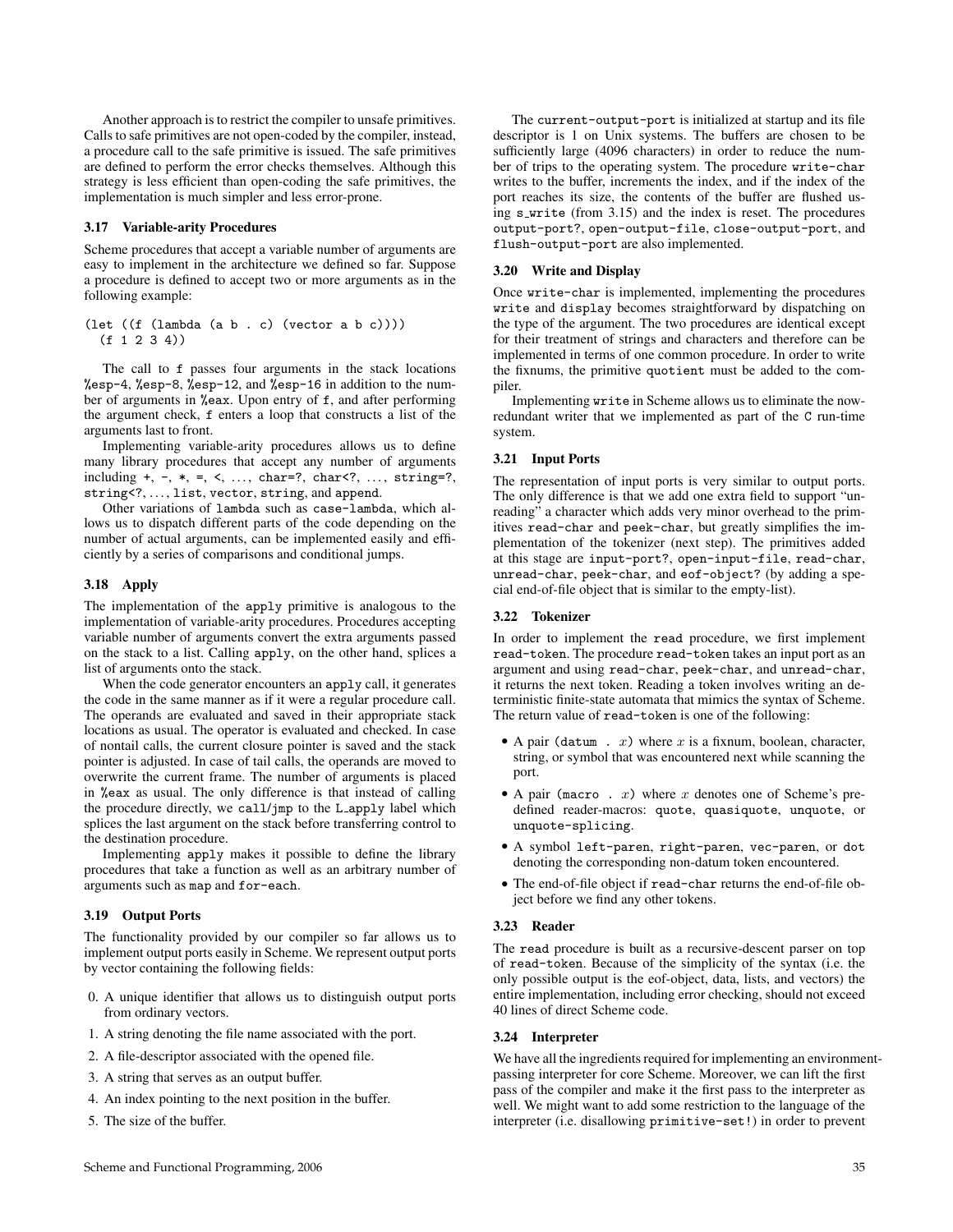the user code from interfering with the run-time system. We might also like to add different binding modes that determine whether references to primitive names refer to the actual primitives or to the current top-level bindings and whether assignment to primitive names are allowed or not.

# 4. Beyond the Basic Compiler

There are several axes along which one can enhance the basic compiler. The two main axes of enhancements are the feature-axis and the performance-axis.

## 4.1 Enhancing Features

The implementation presented in Section 3 featured many of the essential requirements for Scheme including proper tail calls, variable arity-procedures, and apply. It also featured a facility for performing foreign-calls that allows us to easily leverage the capabilities provided by the host operating system and its libraries. With separate compilation, we can implement an extended library of procedures including those required by the  $R<sup>5</sup>RS$  or the various SRFIs. The missing features that can be added directly without changing the architecture of the compiler by much include:

- A full numeric tower can be added. The extended numerical primitives can either be coded directly in Scheme or provided by external libraries such as GNU MP.
- Multiple values are easy to implement efficiently using our stack-based implementation with very little impact on the performance of procedure calls that do not use multiple values [3].
- User-defined macros and a powerful module system can be added simply by compiling and loading the freely-available portable syntax-case implementation [7, 18].
- Our compiler does not handle heap overflows. Inserting overflow checks before allocation attempts should be simple and fast by comparing the value of the allocation pointer to an allocation limit pointer (held elsewhere) and jumping to an overflow handler label. A simple copying collector can be implemented first before attempting more ambitious collectors such as the ones used in Chez Scheme or The Glasgow Haskell Compiler [6, 12].
- Similarly, we did not handle stack overflows. A stack-based implementation can perform fast stack overflow checks by comparing the stack pointer to an end of stack pointer (held elsewhere) and then jumping to a stack-overflow handler. The handler can allocate a new stack segment and wire up the two stacks by utilizing an underflow handler. Implementing stack overflow and underflow handlers simplifies implementing efficient continuations capture and reinstatement [9].
- Alternatively, we can transform the input program into continuation passing style prior to performing closure conversion. This transformation eliminates most of the stack overflow checks and simplifies the implementation of call/cc. On the downside, more closures would be constructed at run-time causing excessive copying of variables and more frequent garbage collections. Shao et al. show how to optimize the representation of such closures [15].

## 4.2 Enhancing Performance

The implementation of Scheme as presented in Section 3 is simple and straightforward. We avoided almost all optimizations by performing only the essential analysis passes required for assignment and closure conversion. On the other hand, we have chosen a very compact and efficient representation for Scheme data struc-

Although we did not implement any source-level or backend optimizations, there is no reason why these optimization passes cannot be added in the future. We mention some "easy" steps that can be added to the compiler and are likely to yield high payoff:

- Our current treatment of letrec and letrec\* is extremely inefficient. Better letrec treatment as described in [19] would allow us to (1) reduce the amount of heap allocation since most letrec-bound variables won't be assignable, (2) reduce the size of many closures by eliminating closures with no freevariables, (3) recognize calls to known procedures which allows us to perform calls to known assembly labels instead of making all calls indirect through the code pointers stored in closures, (4) eliminate the procedure check at calls to statically-known procedure, (5) recognize recursive calls which eliminates reevaluating the value of the closures, (6) skip the argument-count check when the target of the call is known statically, and (7) consing up the rest arguments for known calls to procedures that accept a variable number of arguments.
- Our compiler introduces temporary stack locations for all complex operands. For example,  $(+ e 4)$  can be compiled by evaluating e first and adding 16 to the result. Instead, we transformed it to (let  $((t_0 \ e))$  (+  $t_0$  4)) which causes unnecessary saving and reloading of the value of e. Direct evaluation is likely to yield better performance unless good register allocation is performed.
- Our treatment of tail-calls can be improved greatly by recognizing cases where the arguments can be evaluated and stored in place. The greedy-shuffling algorithm is a simple strategy that eliminates most of the overhead that we currently introduce for tail-calls[4].
- None of the safe primitives were implemented in the compiler. Open-coding safe primitives reduces the number of procedure calls performed.
- Simple copy propagation of constants and immutable variables as well as constant-folding and strength-reduction would allow us to write simpler code without fear of inefficiencies. For example, with our current compiler, we might be discouraged from giving names to constants because these names would increase the size of any closure that contains a reference to them.

More sophisticated optimizations such as register allocation [5, 4, 16], inlining [17], elimination of run time type checks [10, 21], etc. could be targeted next once the simple optimizations are performed.

# 5. Conclusion

Compiler construction is not as complex as it is commonly perceived to be. In this paper, we showed that constructing a compiler for a large subset of Scheme that targets a real hardware is simple. The basic compiler is achieved by concentrating on the essential aspects of compilation and freeing the compiler from sophisticated analysis and optimization passes. This helps the novice compiler writers build the intuition for the inner-workings of compilers without being distracted by details. First-hand experience in implementing a basic compiler gives the implementor a better feel for the compiler's shortcomings and thus provide the motivation for enhancing it. Once the basic compiler is mastered, the novice implementor is better equipped for tackling more ambitious tasks.